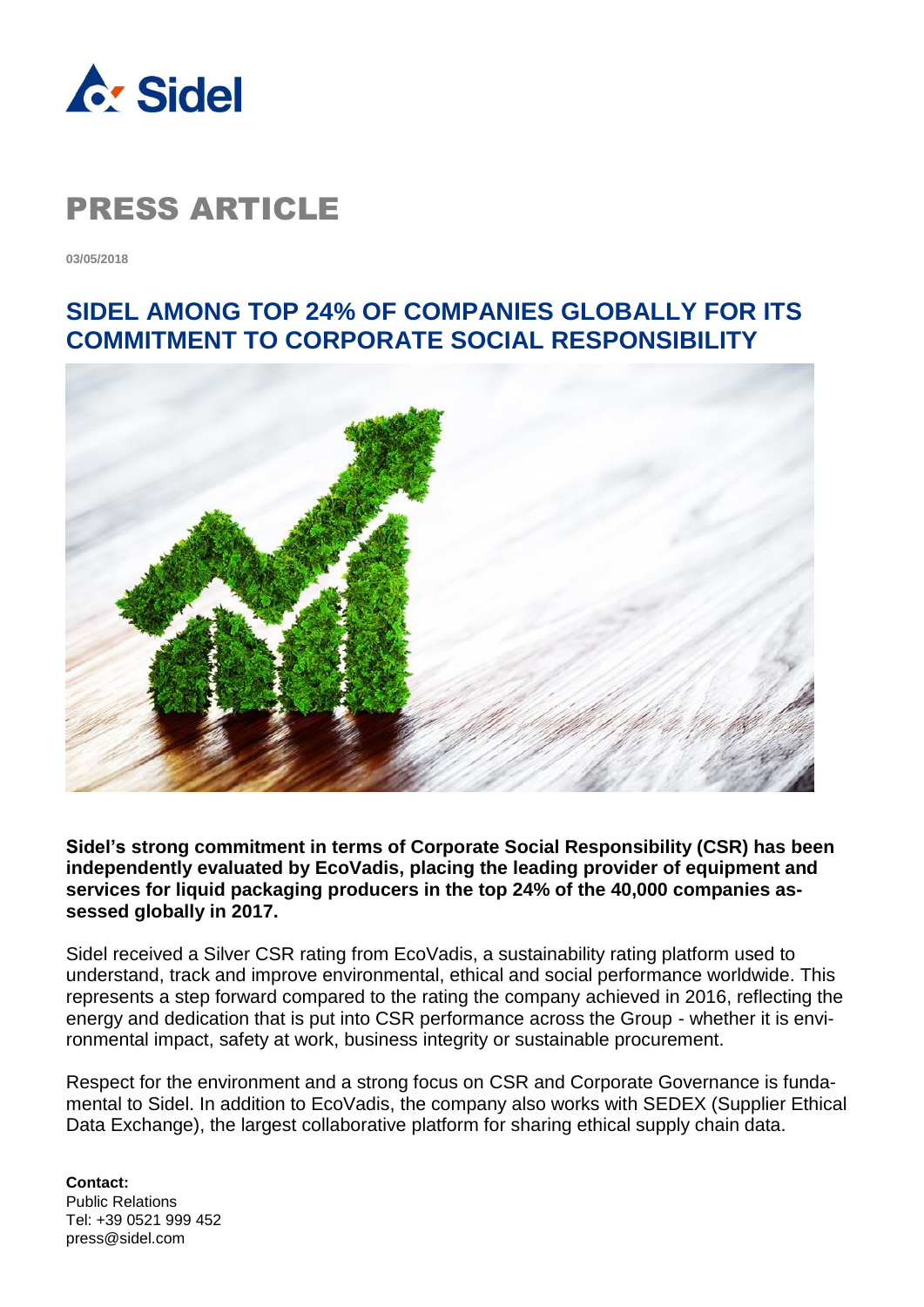

## PRESS ARTICLE

Christophe Le Toullec, Sidel Group HS&E manager, is in charge of supporting the EcoVadis evaluation. He comments, "We are dedicated to helping our customers act in an environmentally responsible manner without compromising their economic performance. We continue to implement CSR in everything we do to help us achieve this and are pleased to see we improved our EcoVadis rating this year by approximately 10 points compared to 2016."

As a rating platform, EcoVadis focuses on the whole supply chain, with a system that brings together buyers and suppliers, to accelerate transparency and foster a more sustainable business. The assessment framework is customised for each company according to its activity, size, and geographic location of its operations. Generally, the auditing process is performed on a yearly basis, according to four larger areas of interest. Two of these areas of interest are more people-centric, the so-called social and ethical factors, such as employee health and safety, working conditions, discrimination, as well as corruption and bribery, data security and anticompetitive practices. Additionally, the rating platform looks at environmental factors, such as use of water, materials and waste, pollution, and product end of life. Lastly, EcoVadis also surveys the entire supply chain, rating environmental and social practices of both customers and suppliers.

For Sidel, which achieved an above-average performance in all evaluated areas, this approach is a particularly relevant method of benchmarking CSR performance, given the company's goal to continuously deliver maximum quality to consumers, while committing to a sustainable future with solutions that protect the planet's resources. Stephane Aymonier, HS&E Director for the Sidel Group, explains, "It all comes down to our ability to understand our customers' needs, targets, the markets they serve and demonstrate how our solutions and equipment can improve their performance, while contributing to a reduced environmental impact. This is what we really mean by *Performance through Understanding*."

EcoVadis carries out extensive and thorough evaluations of companies' CSR management systems, looking at policies, actions and results. It maps the sustainability performance of 40,000 supplier companies across 150 sectors, in 120 countries, and is used by many global companies, including key players such as Nestlé and Coca-Cola.

Further details on Sidel's sustainability practices are available at [sidel.com/sustainability.](http://www.sidel.com/about-sidel/sustainability)

Editors Note: The images within this document are for illustrative purposes only and should not be used for reproduction. If high resolution copies are not attached with the document, please contact Katherina Riesner at F&H Porter Novelli for copies – see contact details below.

-----------------------------------

For editorial, advertising and sponsorship enquiries, please contact: F&H Porter Novelli

**Contact:** Public Relations Tel: +39 0521 999 452 press@sidel.com